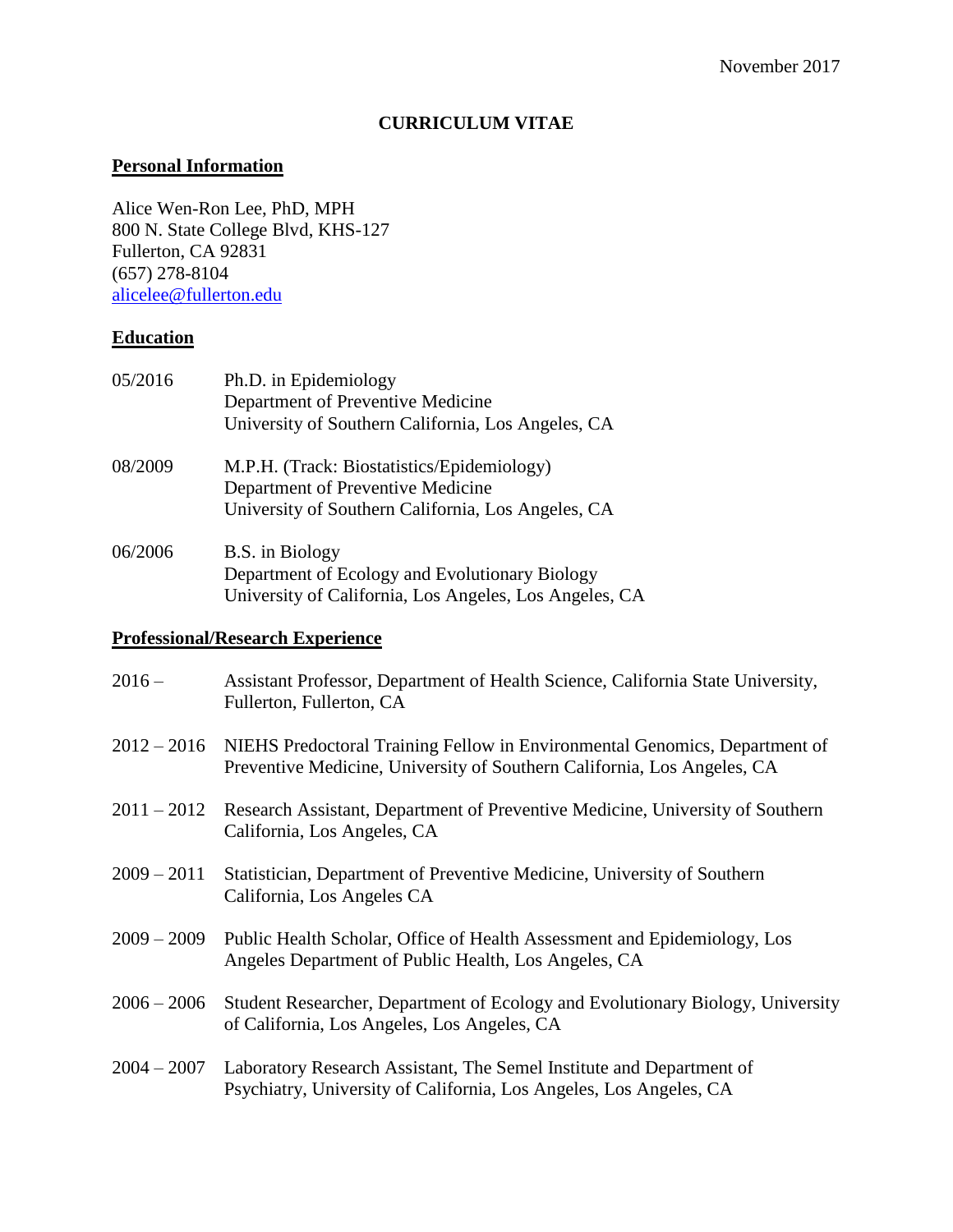# **Teaching Experience**

| $2016 -$      | Instructor, Department of Health Science, California State University, Fullerton,<br>Fullerton, CA<br>$HESC 401 - Epidemiology$<br>HESC 401 (Hybrid) – Epidemiology<br>HESC 420 – Chronic Disease Epidemiology                                                                                                                                             |
|---------------|------------------------------------------------------------------------------------------------------------------------------------------------------------------------------------------------------------------------------------------------------------------------------------------------------------------------------------------------------------|
|               | 2014 – 2016 Instructor, Department of Public Health, California State University, Los Angeles,<br>Los Angeles, CA<br>PH 412 – Introduction to Epidemiology                                                                                                                                                                                                 |
| 2013          | Multidisciplinary Lab Instructor, Seminar in Epidemiology for Year 1 Medical<br>Students, University of Southern California, Los Angeles, CA                                                                                                                                                                                                               |
| $2008 - 2012$ | Teaching Assistant, Department of Preventive Medicine, University of Southern<br>California, Los Angeles, CA<br>PM 518A – Statistical Methods for Epidemiological Studies<br>PM 512 – Principles of Epidemiology<br>PM 510 – Principles of Biostatistics<br>PM 537 – Chronic Disease Epidemiology<br>PM 508 - Health Service Delivery in the United States |
|               | 2005 – 2006 Undergraduate Assistant, Life Sciences Core Education Laboratories, University<br>of California, Los Angeles, Los Angeles, CA<br>LS 2 – Cells, Tissues, and Organs                                                                                                                                                                             |

LS 3 – Introduction to Molecular Biology

### **Professional Memberships**

| $2017 -$ | Member, Society for Epidemiologic Research (SER)          |
|----------|-----------------------------------------------------------|
| $2016-$  | Member, AACR's Molecular Epidemiology Working Group (MEG) |
| $2013 -$ | Member, American Association for Cancer Research (AACR)   |

#### **Professional/University/Community Service**

| 2017    | Invited Speaker, "Women's and Children's Health" International Training |
|---------|-------------------------------------------------------------------------|
|         | Program, Cal Poly Pomona Global Education Institute                     |
| $2017-$ | <b>Chair, MPH Admissions Committee</b>                                  |
| 2017    | Panelist, USC's Preventive Medicine Professional Career Panel           |
| 2012    | $\alpha$ . The $\alpha$ and $\alpha$ is the figure of $\alpha$          |

- 2016 Section Editor (Cancer Control), *Californian Journal of Health Promotion*
- 2016 Member, CSUF Health Promotion Research Institute (HPRI)
- 2016 Member, MPH Program Committee
- 2016 2017 Member, MPH Accreditation and Assessment Committee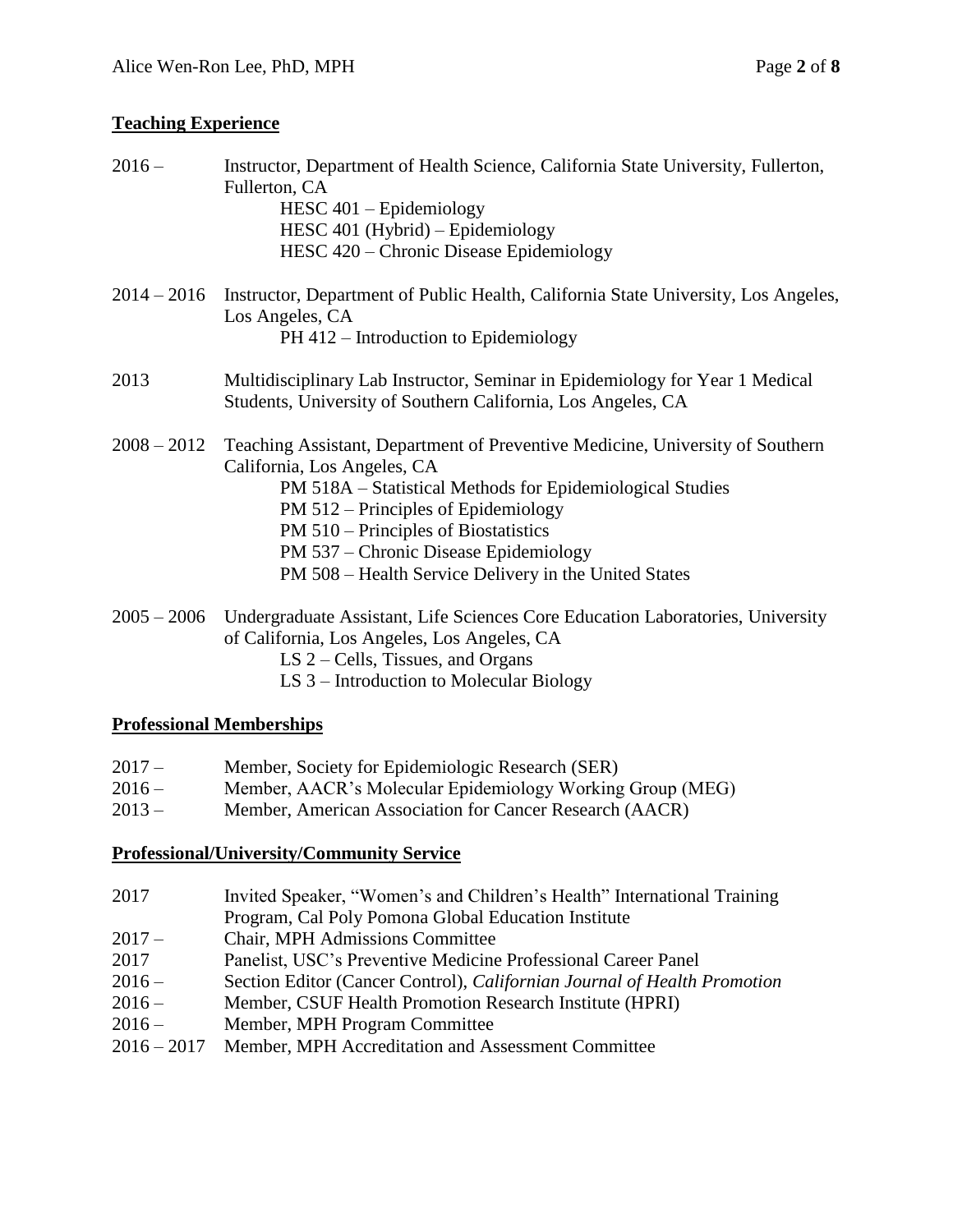#### Ad Hoc Reviewer

*European Journal of Obstetrics and Gynecology Cancer Causes & Control Californian Journal of Health Promotion*

### **Honors and Awards**

| $2017 - 2018$ | Invited Participant, Big Data Discovery and Diversity (BD3) Faculty Academy |
|---------------|-----------------------------------------------------------------------------|
| 2017          | CSUF College of Health and Human Development ASPIRE Program Award           |
| 2017          | Invited Participant, Geographic Management of Cancer Health Disparities     |
|               | Program (GMaP) Region 5 Career Development Workshop                         |
| 2016          | AACR-Aflac Inc. Scholar-in-Training Award                                   |
| 2015          | <b>USC Graduate Research Symposium Finalist</b>                             |
| $2012 - 2016$ | NIEHS T32 Predoctoral Fellowship in Environmental Genomics                  |
| 2009          | USC MPH Apprentice Fellowship                                               |
|               |                                                                             |

### **Extramural Support**

2T32ES013678, NIEHS Thomas, Azen (PI) 07/01/12 – 05/31/16 Predoctoral Training Fellowship in Environmental Genomics This program provides multidisciplinary training in epidemiology, genetics, biostatistics, bioinformatics, and computational biology to future environmental and genetic researchers. Role: TA

#### **Intramural Support**

Junior/Senior Research Grant, CSUF Lee (PI) 06/01/17 – 12/01/18 The impact of infertility and its treatments on risk of ovarian cancer The goal of this project is to explore the association between infertility and ovarian cancer using primary epidemiologic data from the Ovarian Cancer Association Consortium. Role: PI

HPRI Mini-Grant, CSUF Lee (PI) 06/01/17 – 08/31/17 The effects of estrogen-progestin combined hormone therapy on risk of ovarian cancer The goal of this project is to clarify the association between estrogen-progestin combined hormone therapy and ovarian cancer while considering duration and recency of use, type of regimen, and histotype-specific effects. Role: PI

## **Peer-Reviewed Presentations** (student underlined)

Vu A, **Lee AW**. Examining trends in hormone therapy use in relation to ovarian cancer incidence. International Symposium on Applied Research (ISAR), Ensenada, Mexico; November 2017 (Poster)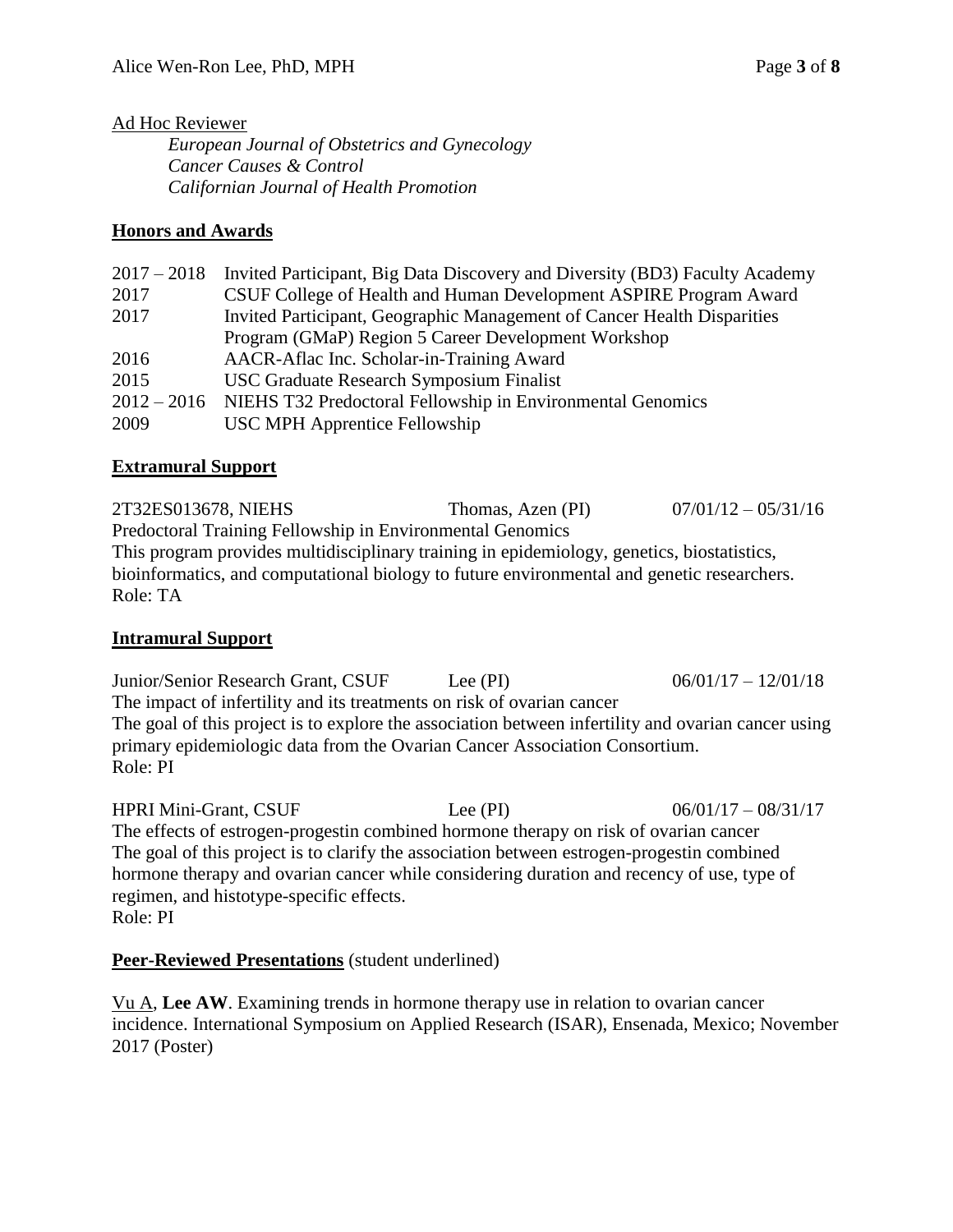Vu A, **Lee AW**. Examining trends in hormone therapy use in relation to ovarian cancer incidence. Southern California Conferences for Undergraduate Research (SCCUR), Pomona, CA; November 2017 (Poster)

Lee AW, Pearce CL, Pike MC, Wu AH. The effects of estrogen-progestin combined hormone therapy on risk of ovarian cancer. AACR Addressing Critical Questions in Ovarian Cancer Research and Treatment, Pittsburgh, PA; October 2017 (Poster)

**Lee AW**, Bomkamp A, Bandera E, Pike MC, Stram DO, Pearce CL. A splicing variant of *TERT* identified by GWAS interacts with menopausal estrogen therapy in risk of ovarian cancer. AACR Annual Meeting, New Orleans, LA; April 2016 (Poster)

Lee AW, Pearce CL, Pike MC, Wu AH. Exploring the effects of incomplete pregnancies on risk of ovarian cancer. AACR Advances in Ovarian Cancer Research: Exploiting Vulnerabilities, Orlando, FL; October 2015 (Poster)

Ho A, Hameed H, **Lee AW**, Shih M. Potential gains in life expectancy from reductions in leading causes of death in Los Angeles County. CDC National Conference on Health Statistics, Bethesda, MD; August 2015 (Poster)

**Lee AW**, Pearce CL, Wu AH, Pike MC. The effects of age at births on risk of ovarian cancer, AACR Annual Meeting. Philadelphia, PA; April 2015 (Poster)

**Lee AW**, Ness RB, Roman LD, Wu AH, Pike MC, Pearce CL. Menopausal estrogen-only therapy is associated with ovarian cancer risk: a pooled analysis. AACR Ovarian Cancer Research Symposium, Seattle, WA; September 2014 (Poster)

Ho A, Hameed H, **Lee AW**, Shih M. Potential gains in life expectancy from reductions in leading causes of death in Los Angeles County. American Public Health Association Annual Meeting, San Francisco, CA; October 2012 (Poster)

Hameed H, **Lee AW**, Ho, A, Shih M. Potential gains in life expectancy from reductions in leading causes of death in Los Angeles County. Los Angeles County Department of Public Health Annual Science Summit, Los Angeles, CA; March 2010 (Oral)

#### **Non-Peer-Reviewed Presentations** (student underlined)

Vu A, **Lee AW**. Examining trends in hormone therapy use in relation to ovarian cancer incidence. Allied Health Academy Welcome Night, Fullerton, CA; September 2017 (Poster)

Lee AW, Pearce CL, Pike MC, Wu AH. Estrogen-progestin hormone therapy and risk of ovarian cancer. Ovarian Cancer Association Consortium Epidemiology Working Group Meeting, Potomac, Maryland; May 2017 (Oral)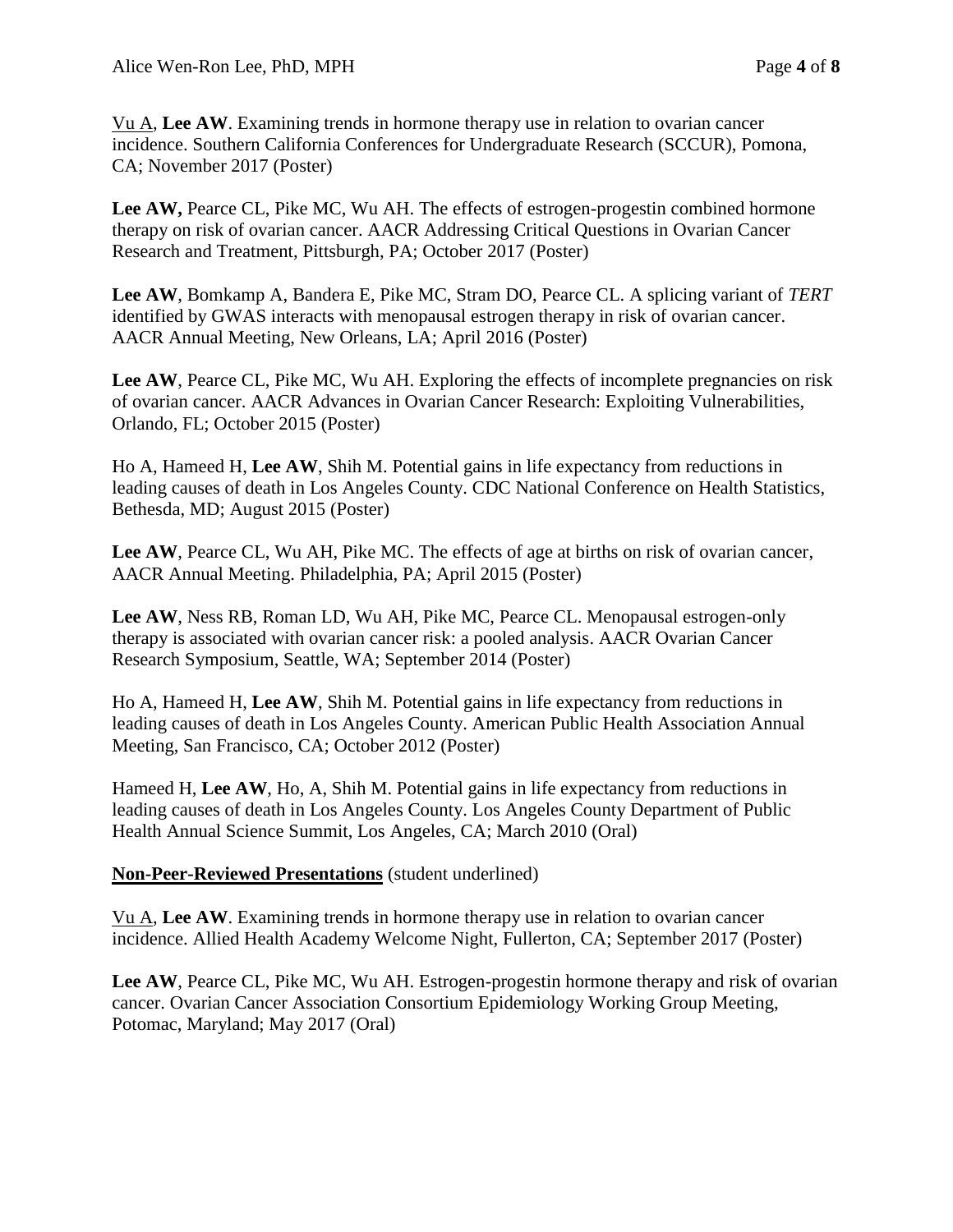**Lee AW**, Templeman C, Stram D, Beesley J, Pharoah P, Chenevix-Trench G, Pearce CL, Evidence of a genetic link between endometriosis and ovarian cancer. Ovarian Cancer Association Consortium Annual Meeting, New York, NY; April 2015 (Oral)

**Lee AW**, Templeman C, Montgomery G, Chenevix-Trench G, Pearce CL. Endometriosis SNPs and ovarian cancer risk. Ovarian Cancer Association Consortium Annual Meeting, Redondo Beach, CA; April 2014 (Oral)

**Lee AW**, Pike MC, Wu AH, Pearce CL. Environment-environment interactions in ovarian cancer risk. Ovarian Cancer Association Consortium Epidemiology Working Group Meeting, El Escorial, Spain; April 2013 (Oral)

#### **Peer-Reviewed Publications**

Wu A<sup>\*</sup>, Pearce CL<sup>\*</sup>, Lee AW, Tseng C, Jotwani A, Patel P, Pike MC. Timing of births and oral contraceptive use influences ovarian cancer risk. *Int J Cancer*, 141(12): 2392-2399, 2017. \*similar in author order

Liu G, Lee S, **Lee AW**, Wu AH, Bandera EV, Jensen A,…, Menon U, Berchuck A, Pharoah PD, Risch H, Pearce CL, Mukherjee B for the Ovarian Cancer Association Consortium. Robust tests for additive gene-environment interaction in case-control studies using gene-environment independence. *Am J Epidemiol*, 2017.

Præstegaard C, Jensen A,Jensen SM, Nielsen TSS, Webb PM, Nagle CM,…, Wu A, Pearce CL, Pike M, **Lee AW**, Sutphen R, Chang-Claude J, Risch HA, Kjaer SK. Cigarette smoking is associated with adverse survival among women with ovarian cancer: results from a pooled analysis of 20 case-control studies. *Int J Cancer*, 140(1): 2422-35, 2017.

Hampras SS, Sucheston-Campbell LE, Cannioto R, Chang-Claude J, Modugno F,…, **Lee AW**,…, Pharoah PP, Ness RB, Odunsi K, Goode EL, Moysich KB. Assessment of variation in immunosuppressive pathway genes reveals TGFBR2 to be associated with risk of clear cell ovarian cancer. *Oncotarget*, 7(43): 69097-69110, 2016.

**Lee AW**, Bomkamp A, Bandera E, Jensen A, Ramus SJ, Goodman MT,…, Pharoah PD, Chenevix-Trench G, Wu AH, Pike MC, Stram DO, Pearce CL on behalf of the Ovarian Cancer Association Consortium. A splicing variant of *TERT* identified by GWAS interacts with menopausal estrogen therapy in risk of ovarian cancer. *Int J Cancer*, 139(12): 2646-54, 2016.

Paestegaard C, Kjaer SK, Nielsen T, Jensen S, Webb PM, Nagle CM,…,Wu AH, Pearce CL, Pike MC, Lee AW, Chang-Claude J, Jensen A on behalf of the Ovarian Cancer Association Consortium. The association between socioeconomic status and tumor stage at diagnosis of ovarian cancer: a pooled analysis of 18 case-control studies. *Cancer Epidemiol*, 41; 71-9, 2016.

Brueggmann D, Jaque JM, **Lee AW**, Pearce CL, Templeman C. Expression of Wnt signaling pathway genes in human endometriosis tissue. *Eur J Obstet Gynecol*, 199: 214-15, 2016.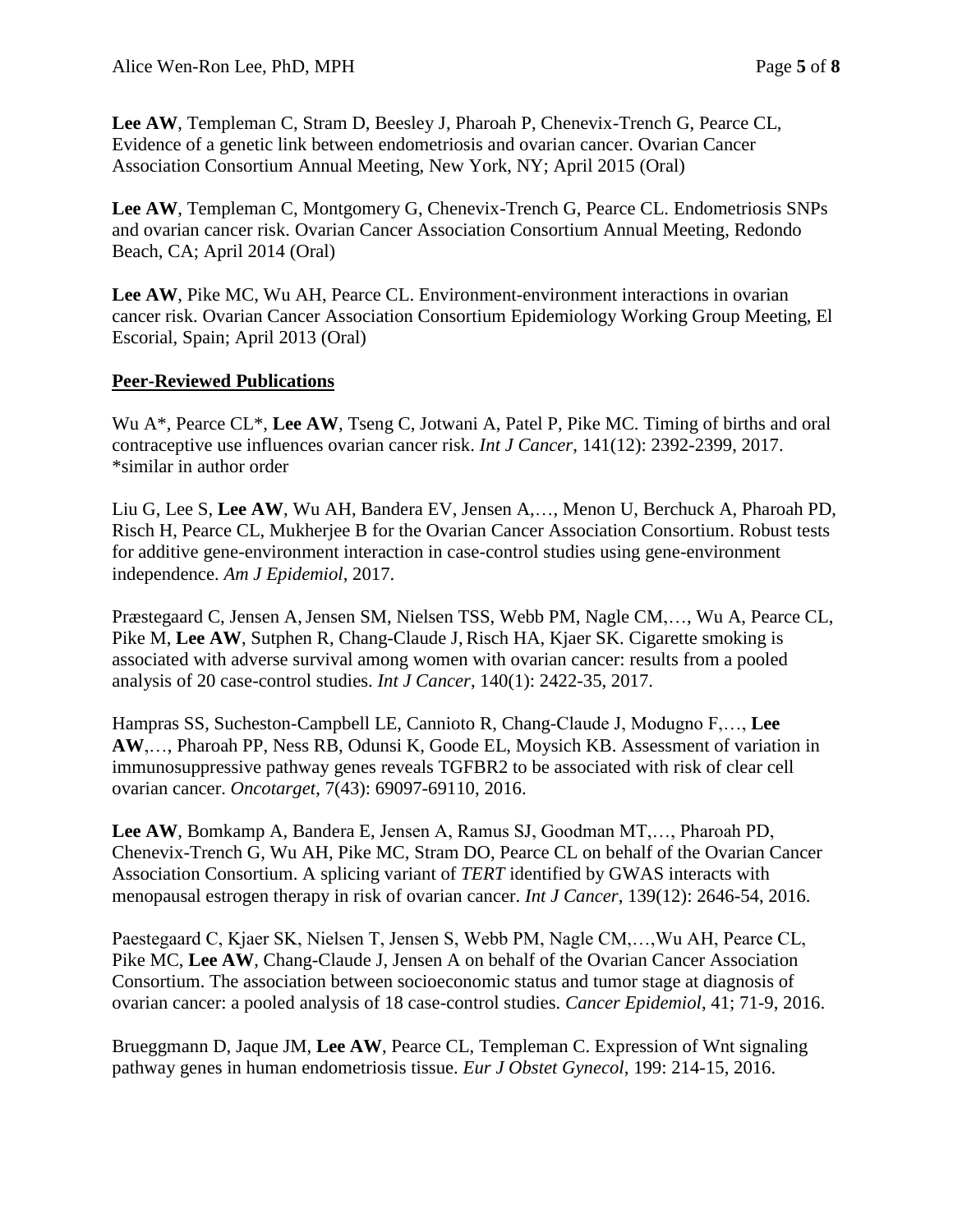Lee AW<sup>\*</sup>, Templeman C<sup>\*</sup>, Stram DA, Beesley J, Tyrer J, Berchuck A, Pharoah PP, Chenevix-Trench G, Pearce CL on behalf of the Ovarian Cancer Association Consortium. Evidence of a genetic link between endometriosis and ovarian cancer. *Fert Steril*, 105(1):35-43, 2016. \* similar in author order

**Lee AW**, Ness RB, Roman LD, Terry KL, Schildkraut JM, Chang-Claude J,…, Carney MD, Stram DO, Ramus SJ, Wu AH, Pike MC, Pearce CL on behalf of the Ovarian Cancer Association Consortium. Menopausal estrogen-only therapy is associated with ovarian cancer risk: a pooled analysis. *Obstet Gynecol*, 127(5):828-36, 2016.

Jim HS, Lin HY, Tyrer JP, Lawrenson K, Dennis J, Chornokur G,…, **Lee AW**,…, Narod SA, Gayther SA, Pharoah PD, Sellers TA, Phelan CM. Common genetic variation in circadian rhythm genes and risk of epithelial ovarian cancer (EOC). *J Genet Genome Res*, 2(2):017, 2015.

Amankwah EK, Lin H, Tyrer JP, Lawrenson K, Dennis J, Chornokur G,…, **Lee AW**,…, Monteiro ANA, Gayther SA, Narod SA, Pharoah PD, Sellers TA, Phelan CM. Epithelialmesenchymal transition (EMT) gene variants and epithelial ovarian cancer (EOC) risk. *Genet Epidemiol*, 39(8):689-697, 2015.

Lawrenson K, Iversen ES, Tyrer J, Weber R, Concannon P, Hazelett DJ,…, **Lee AW**,…, Monteiro ANA, Moes-Sosnowska J, Kupryjanczyk J, Pharoah PD, Gayther GA, Schildkraut JM. Common variants at the *CHEK2* gene locus and risk of epithelial ovarian cancer. *Carcinogenesis*, 36(11):1341-1353, 2015.

Ho A, Hameed H, **Lee AW**, Shih M. Potential gains in life expectancy from reductions in leading causes of death, Los Angeles County: a quantitative approach to identify candidate diseases for prevention and burden disparities elimination. *J Racial Ethn Health Disparities*, 2015.

Kar SP, Tyrer J, Li Q, Lawrenson K, Aben KKH, Anton-Culver H,…, **Lee AW**,…, Ziogas A, Sellers TA, Monteiro A, Freedman ML, Gayther SA, Pharoah PDP, Network-based integration of GWAS and gene expression identifies a *HOX*-centric network associated with serous ovarian cancer risk. *Cancer Epidemiol Biomarkers Prev*, 24: 1574-1584, 2015.

Lawrenson K, Li Q, Kar S, Seo J, Tyrer J, Spindler T, Lee J,…**Lee AW**,…Ziogas A, Monteiro A, Pharoah PD, Gayther SA, Freedman ML. Cis-eQTL analysis and functional validation of candidate susceptibility genes for high-grade serous ovarian cancer. *Nat Commun*, 6:8234, 2015.

Chornokur G, Lin H, Tyrer JP, Jim HSL, Lawrenson K, Amankwah EK,…, **Lee AW**,…, Monteiro ANA, Gayther SA, Narod SA, Sellers TA, Pharoah PDP, Phelan CM. Common genetic variation in cellular transport genes and epithelial ovarian cancer (EOC) risk. *PLoS One*, 10(6): e0128106, 2015.

Kelemen LE, Lawrenson K, Tyrer J, Li Q, Lee J, Seo J,…, **Lee AW**,…, Sellers TA, Freedman ML, Chenevix-Trench G, Pharoah PD, Gayther SA, Berchuck A. Genome-wide significant risk associations for mucinous ovarian carcinoma. *Nat Genet*, 47(8): 888-97, 2015.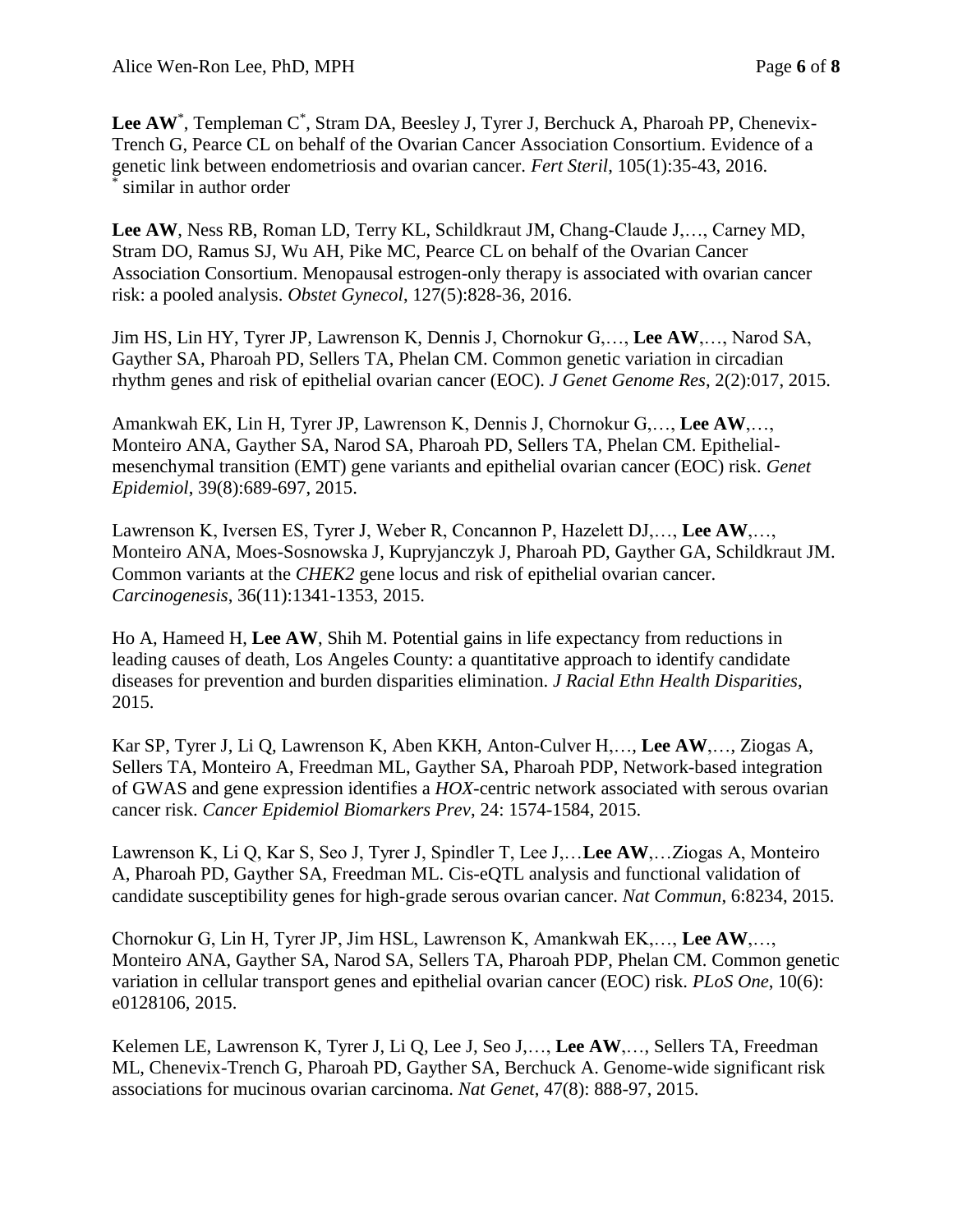**Lee AW**, Tyrer JP, Doherty JA, Stram DA, Kupryjanczyk J, Dansonka-Mieszkowska A,…, Rossing M, Ness RB, Pharoah PDP, Stram DO, Wu AH, Pearce CL. Evaluating the ovarian cancer gonadotropin hypothesis: a candidate gene study. *Gynecol Oncol*, 136(3):542-8, 2015.

Pearce CL, Stram DO, Ness RB, Stram DA, Roman LD, Templeman C, **Lee AW**, Menon U, Fasching PA, McAlpine J, Doherty JA, Modugno F, Schildkraut JM, Rossing M, Huntsman D, Wu AH, Berchuck A, Pike MC, Pharoah PDP. Population distribution of lifetime risk of ovarian cancer in the United States. *Cancer Epidemiol Biomarkers Prev*, 24(4):671-6, 2015.

Kuchenbaecker KB, Ramus SJ, Tyrer J, Lee A, Shen H, Beesley J,…, **Lee AW**,…, Offit K, Couch FJ, Gayther S, Pharoah PP, Antoniou AC, Chenevix-Trench G on behalf of the Consortium of Investigators of Modifiers of *BRCA1* and *BRCA2*. Identification of six new susceptibility loci for invasive epithelial ovarian cancer. *Nat Genet*, 47(2):164-71, 2014.

Pearce CL, Rossing MA, **Lee AW**, Ness RB, Webb PM,…, Stram DO, Terry KL, Whittemore A, Wu AH, Schildkraut JM, Kjaer SK for the Ovarian Cancer Association Consortium. Combined and interactive effects of environmental and GWAS-identified risk factors in ovarian cancer. *Cancer Epidemiol Biomarkers Prev*. 22(5):880-90, 2013.

Shen H, Fridley BL, Song H, Lawrenson K, Cunningham JM, Ramus SJ,…, **Lee AW**,…, Chenevix-Trench G, Gayther SA, Pharoah PDP, Laird PW, Goode EL, Pearce CL. Epigenetic analysis leads to identification of HNF1B as a subtype-specific susceptibility gene for ovarian cancer. *Nat Commun*. 4:1628, 2013.

Pearce CL, Templeman C, Rossing M, **Lee A**, Near AM, Webb PM,…, Menon U, Ness RB, Pike MC, Risch H, Wu AH, Berchuck A on behalf of the Ovarian Cancer Association Consortium. Association between endometriosis and risk of histological subtypes of ovarian cancer: a pooled analysis of case-control studies. *Lancet Oncol*. 13(4):385-94, 2012. Hirose M, Niewiadomski P, Tse G, Chi GC, Dong H, **Lee A**, Carpenter EM, Waschek JA. [Pituitary adenylyl cyclase-activating peptide counteracts hedgehog-dependent motor neuron](http://www-ncbi-nlm-nih-gov.libproxy.usc.edu/pubmed/21674568)  [production in mouse embryonic stem cell cultures.](http://www-ncbi-nlm-nih-gov.libproxy.usc.edu/pubmed/21674568) *J Neurosci Res*. 89(9):1363-74, 2011.

Tan YV, Abad C, Lopez R, Dong H, **Lee A**, Gomariz RP, Leceta J, Waschek JA. Pituitary adenylyl cyclase-activating polypeptide is an intrinsic regulator of Treg abundance and protects against experimental autoimmune encephalomyelitis. *Proc Natl Acad Sci USA.* 106(6): 2012-17, 2009.

#### **Manuscripts in Preparation**

Buckley MA, Woods NT, Tyrer J, Mendona-Fandino G, Lawrenson K, Hazelett DJ,…, **Lee AW**,…, Hughes TR, Sellers TA, Goode EL, Pharoah PD, Gayther SA, Monteiro ANA. Functional analysis and fine mapping of the 9p22.2 ovarian cancer susceptibility locus. *Nat Commun*, 2017.